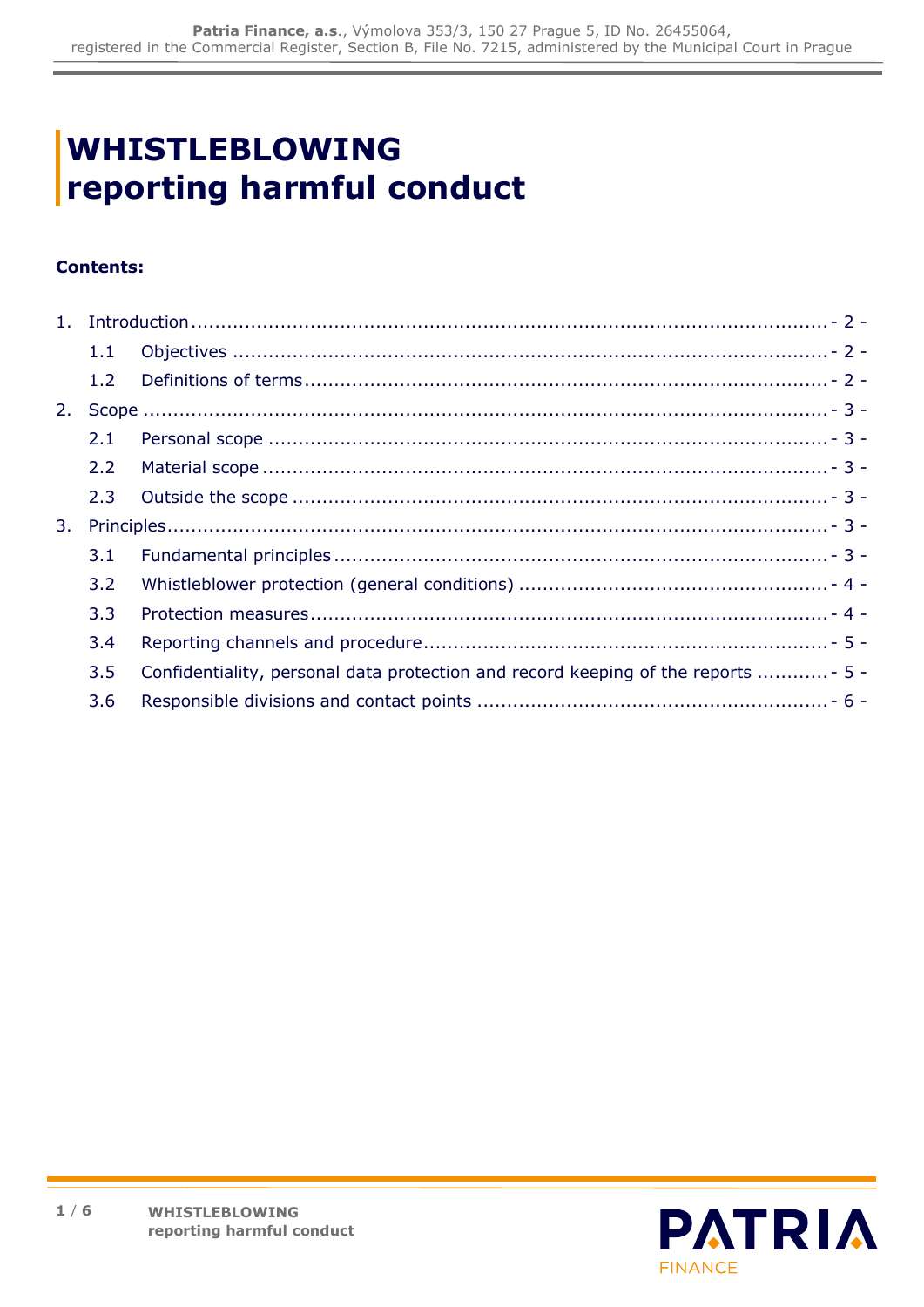# <span id="page-1-0"></span>**1. Introduction**

This Policy is based on the KBC Group Policy for whistleblower protection applicable to all members of the KBC Group, and sets forth rules for the reporting of any suspected harmful conduct as well as rules for the protection of persons who report such conduct ("whistleblowers").

Patria is devoted to establishing and developing an honest and open company culture which enables any person to report any potential fraud, serious infringement or any other harmful conduct at the earliest possible stage without fear of retaliation, and which guarantees that all motions and proposals made by such persons will be subject to fair treatment and proper investigation.

Patria expects its employees and contractors to adhere to the stipulated rules, be loyal and work in good faith. This general obligation also includes the fundamental moral obligation to report any suspected fraud, serious infringement or any other harmful conduct potentially committed by another employee.

Whistleblowing is an effective instrument of prevention and detection which mobilizes employees and contractors to report any reasonable suspicions of harmful conduct to their superiors without fear and prejudices.

This Policy is also based on the requirements of Directive (EU) 2019/1937 of the European Parliament and of the Council on the protection of persons who report breaches of Union law, the Whistleblower Protection Act, international standards, as well as principles of corporate governance and management.

# <span id="page-1-1"></span>1.1 **Objectives**

This Policy aims to support whistleblowers who express their fears about any suspected perpetrators of undesirable acts which are unlawful, breach the ČSOB rules or could have an adverse effect on the business or goodwill of the Group.

The Policy also aims to ensure that the ČSOB Group fully complies with the most recent laws and regulations adopted in this area.

## <span id="page-1-2"></span>1.2 **Definitions of terms**

**Breach:** means an act or omission that – in a work-related context – breaches any obligations imposed by laws, regulations, professional standards, internal principles, rules and procedures of the ČSOB Group or defeats their object or purpose.

**Whistleblowing:** is a report (internal or external) to a dedicated division of the ČSOB Group made by any person for the purpose of detecting breaches.

**Whistleblower:** is any natural or legal person who reports a breach to the dedicated division of the ČSOB Group.

**Dedicated investigation division:** is a division or a person set up within the Compliance function whose operation is independent and whose purpose is to receive and monitor reports which whistleblowers make within the scope of these Principles.

**Good faith:** is the whistleblower's conviction that the contents of the report is truthful and the report is made in the interest of the ČSOB Group, regardless of any personal benefit, and that the report is not based on personal animosity.

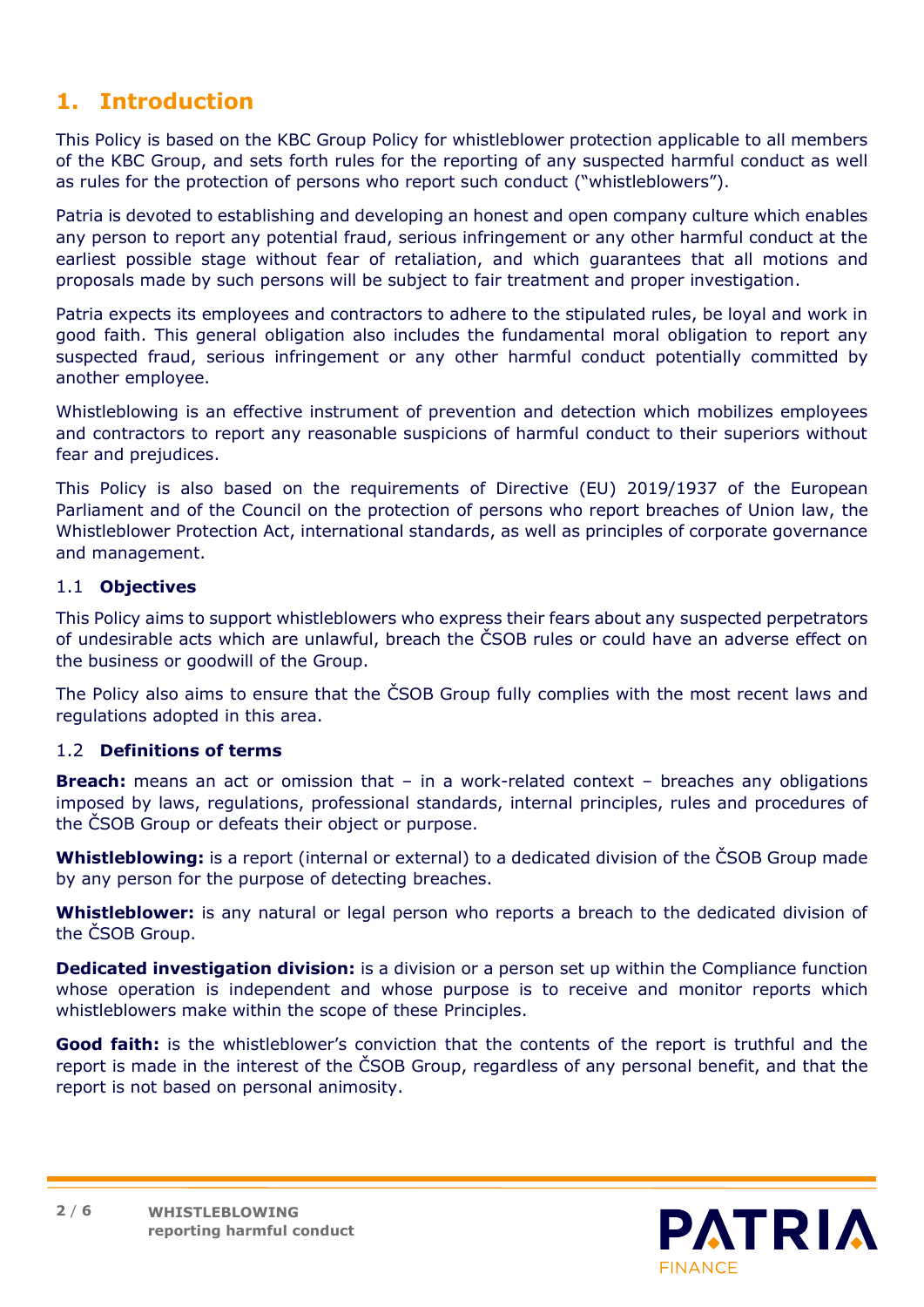**Retaliation:** is a direct or indirect act of discrimination, revenge or harassment committed by any person against the whistleblower for reporting the breach.

**Protection:** means any and all reasonable steps taken by the ČSOB Group to secure confidentiality of the whistleblower's name, as well as any measures enforced to protect whistleblowers from retaliation and financial losses.

**Work-related context:** information on breaches which relates to work and which could expose the whistleblower to retaliation if such information were reported by the whistleblower.

# <span id="page-2-0"></span>**2. Scope**

#### <span id="page-2-1"></span>2.1 **Personal scope**

These Principles apply to whistleblowers who have acquired information on breaches in the workrelated context.

This Policy also applies to whistleblowers who possess information on breaches acquired in an employment relationship which has terminated or expired, or persons whose employment relationship is about to commence. It also applies if the information is acquired during recruitment or other pre-contractual negotiations.

Whistleblower protection measures may also apply to:

- third parties connected to the whistleblower who could be exposed to harm in a work-related context, such as colleagues or relatives;
- legal persons that the whistleblower owns, works for or has any other relationship with in a work-related context.

#### <span id="page-2-2"></span>2.2 **Material scope**

These Principles apply to any harmful conduct, i.e. all kinds of fraud and serious infringements concerning a gross breach of or a gross default on any bylaws (such as employment regulations, code of conduct, code for the use of communication devices, ČSOB Group standards, or other bylaws), as well as any generally applicable laws and regulations (laws and regulations, accounting principles, market protection or insider trading decrees or rules). They also apply to any breaches of banking secrets or confidentiality, money laundering, thefts, frauds, bribery and corruption, etc.).

The validity of these Principles applies to any and all serious infringements, whether general or operational or financial, including any gross deficiencies in financial reporting and other similar cases. This covers any and all events that jeopardise the trustworthiness and reputation of the ČSOB Group.

#### <span id="page-2-3"></span>2.3 **Outside the scope**

These Principles are not intended to undermine the financial or business decisions adopted by the ČSOB Group. This Policy should never be used to reopen any matters which were already resolved within the scope of other procedures, rules or regulations of the ČSOB Group.

# <span id="page-2-4"></span>**3. Principles**

## <span id="page-2-5"></span>3.1 **Fundamental principles**

Whistleblowers who suspect any actual or potential fraud, serious infringement or any other harmful conduct may report their suspicion without fear of any adverse consequences.

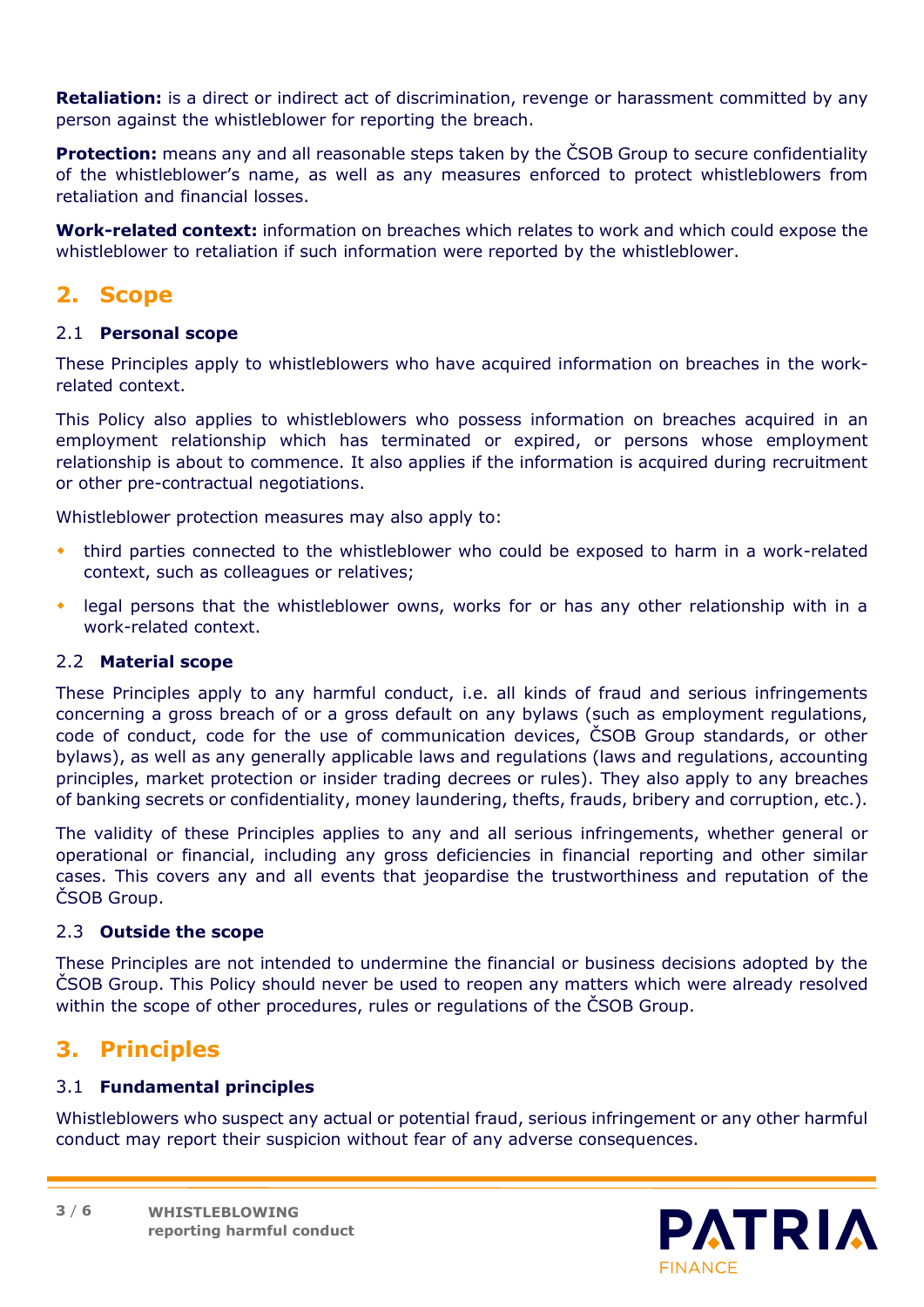However, no protection can be extended to persons who did not act in good faith, i.e. filed a fabricated report with the sole intention of harming the persons at whom the report is targeted.

All reported suspicions of any fraud, serious infringement or any other harmful conduct will be assessed in a fair, objective, strictly confidential manner and will be thoroughly and justly investigated within a reasonable timeframe.

# <span id="page-3-0"></span>3.2 **Whistleblower protection (general conditions)**

Whistleblowers shall qualify for protection under these Principles provided that:

- they had reasonable grounds to believe that the information on breaches reported was true at the time of reporting and that such information falls within the scope of this Policy, and
- they reported either internally or externally in accordance with these Principles.

#### <span id="page-3-1"></span>3.3 **Protection measures**

Any form of retaliation against whistleblowers is prohibited, including in particular in the form of:

- demotion or withholding of promotion or suspension of training and education;
- a negative performance assessment or employment reference;
- imposition or administering of any disciplinary measure, reprimand or other penalty;
- coercion, intimidation, harassment, discrimination or unfair treatment;
- failure to convert a temporary employment contract into a permanent one, where the worker had legitimate expectations that he or she would be offered permanent employment;
- failure to renew, or early termination of, a temporary employment contract;
- harm, including to the person's reputation (particularly in social media), or financial loss, including loss of business and loss of income;
- blacklisting which may entail that the person will not, in the future, find employment in the sector or industry;
- early termination or cancellation of a contract.

The whistleblower has the right to be informed of the investigation's progress unless such information disrupts the investigation or harms the rights of other persons. However, the whistleblower does not have the right to receive copies of the materials which concern the investigation, findings and adopted measures.

Relevant consequences (such as disciplinary proceedings or criminal complaints) will be drawn in accordance with internal procedures against persons who:

- hinder or attempt to hinder reporting;
- wish to retaliate against whistleblowers;
- intend to bring vexatious proceedings against whistleblowers;
- breach the duty of maintaining the confidentiality of the identity of whistleblowers.

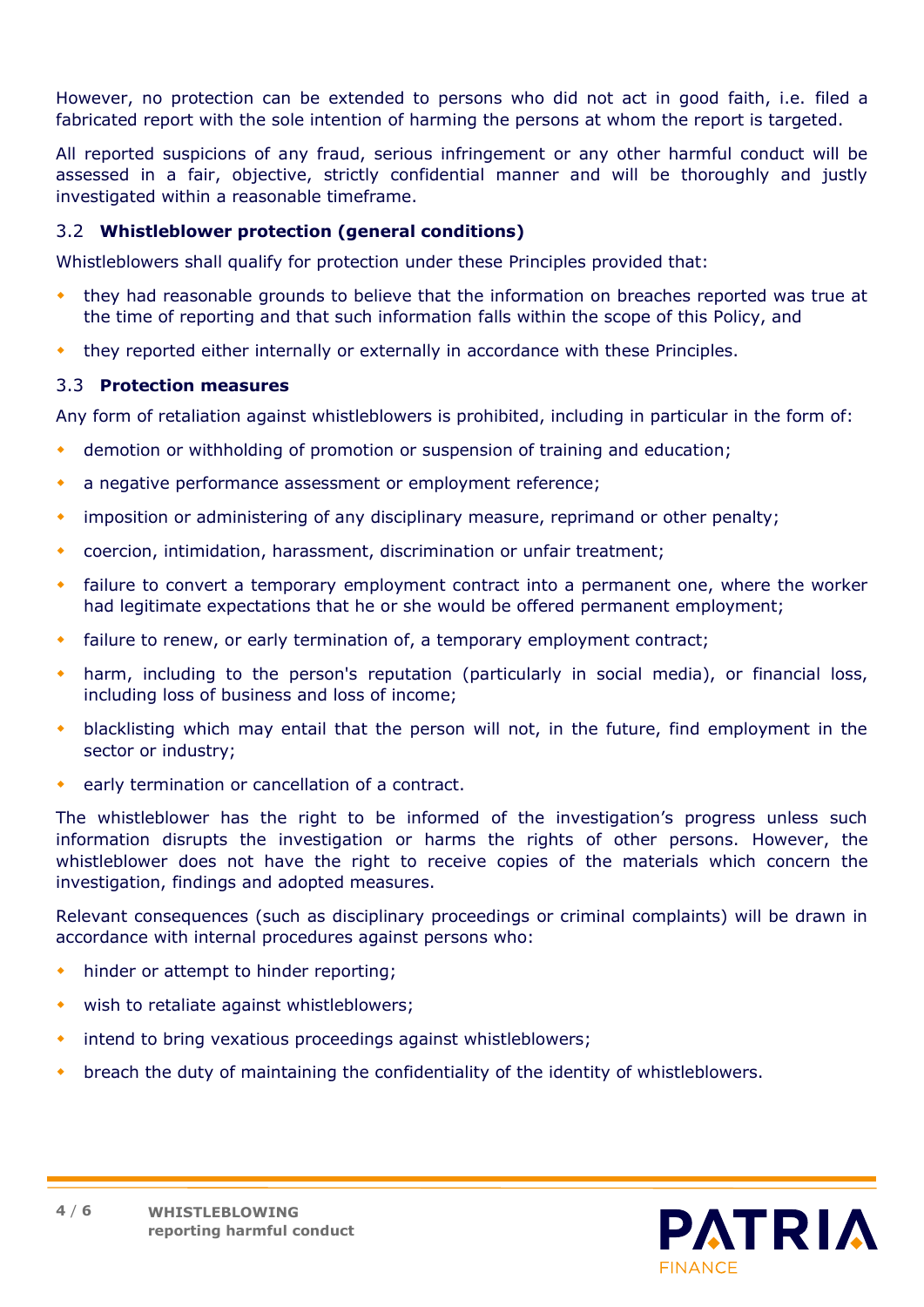Consequences will also be drawn against whistleblowers if it is established that they wilfully provided false information, and measures will be determined to compensate for any damage or losses arising from such reports.

# <span id="page-4-0"></span>3.4 **Reporting channels and procedure**

Information on breaches can be reported through various reporting channels (internal or external) in compliance with the procedures listed in these Principles.

## **Internal reporting options:**

Internal reporting options are listed in Patria's internal policy.

# **External reporting options:**

 External reporting requires that the important facts of the case are drawn up and copied and that the following details are provided: name and surname, e-mail, telephone number and any supporting documents, where applicable.

Reports must be sent to the e-mail address of Patria's Compliance Officer; if unknown to the whistleblower, then to the address of the Compliance division Compliance–podvody@csob.cz. Emails delivered to that e-mail address are received by authorised staff members of the Compliance Division.

Measures for receiving reports:

- acknowledgment of receipt of the report should be sent to the whistleblower within seven days of that receipt;
- the designated investigation division maintains communication with the whistleblower and, if necessary, requests further information and provides feedback to the whistleblower;
- reports are regularly monitored by the Compliance Division;
- the timeframe for providing feedback to the whistleblower or reporting the outcome of the investigation should not exceed 3 months of the report.

Oral reporting shall be possible by telephone and, upon request by the whistleblower, by means of a physical meeting with authorised staff members.

Authorised staff members charged with the investigation may decide, following a proper assessment of the case, that the reported breach requires no further follow-up and close the case. The whistleblower is in such case informed of the decision and of the grounds for the decision.

Identical approach may apply to repetitive reports which do not contain any meaningful new information on breaches compared to a past report.

## <span id="page-4-1"></span>3.5 **Confidentiality, personal data protection and record keeping of the reports**

# **Confidentiality**

The identity of the whistleblower shall not be disclosed to anyone beyond the authorised staff members competent to receive or follow up on reports, without the explicit consent of the whistleblower. This shall also apply to any other information from which the identity of the whistleblower may be deduced.